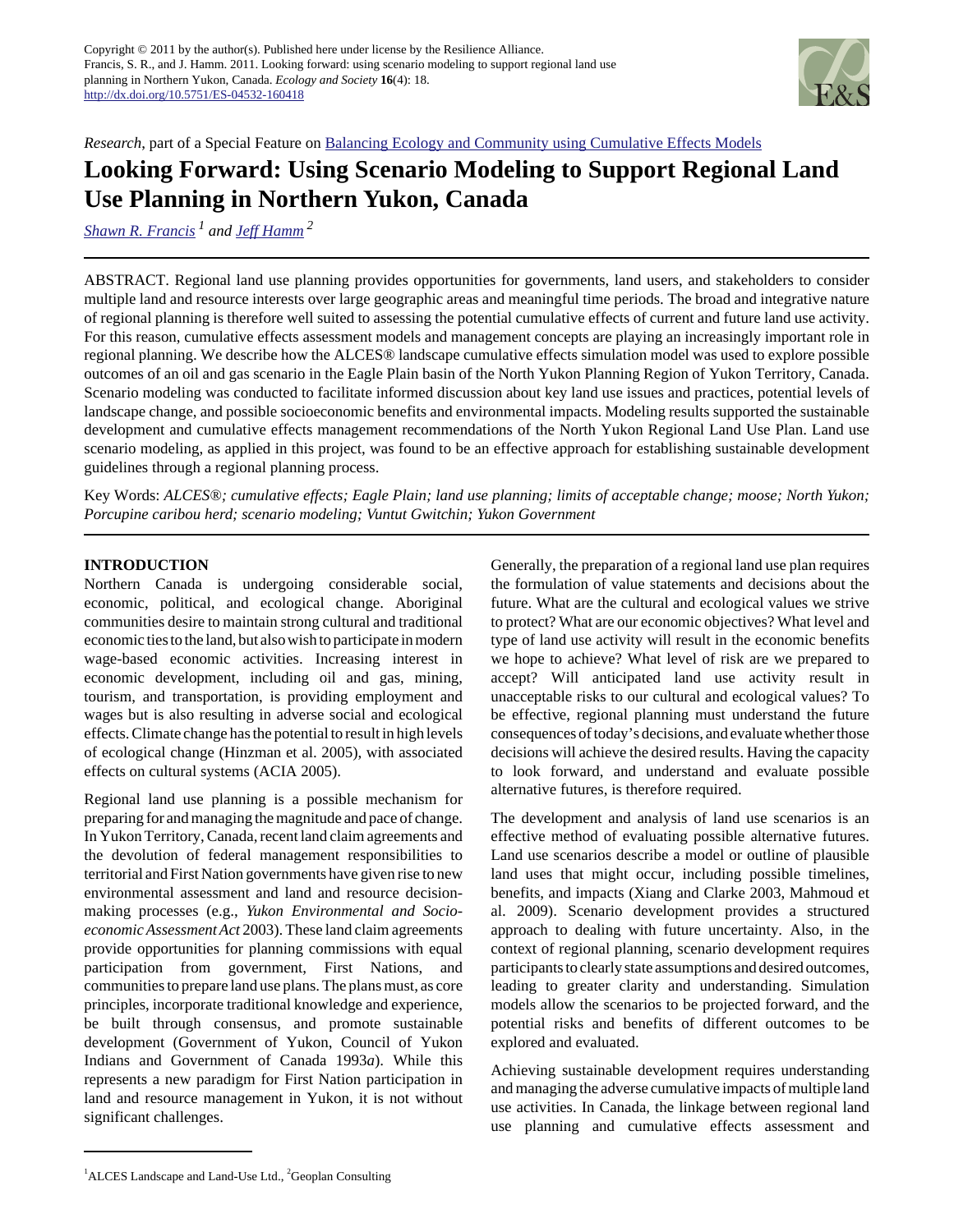management has received much attention (Kennett 1999, Greig et al. 2004, Duinker and Greig 2006). There is growing consensus that conducting cumulative effects assessments as part of scenario-based regional planning is more effective than the current practice of sectoral planning or project-based assessment. Regional planning is well positioned to examine the possible outcome of multiple land uses over meaningful time scales and large geographic areas—similar goals as cumulative effects assessment. Further, regional planning has the potential to implement cumulative effects management tools and approaches as part of plan implementation. For these reasons, cumulative effects assessment models and management concepts are playing an increasingly important role in regional planning.

We describe how the ALCES<sup>®</sup> landscape cumulative effects simulation model (ALCES 2011) was used to explore outcomes of potential oil and gas development in the Eagle Plain basin of the North Yukon Planning Region (NYPR) of Yukon Territory, Canada (Fig. 1). Results are summarized and discussed. A brief overview of the North Yukon Regional Land Use Plan (NYRLUP) is provided. How the scenario modeling results contributed to the NYRLUP management recommendations is also described.

**Fig. 1**. Location of North Yukon Planning Region.



#### **About the North Yukon Regional Land Use Plan**

The Vuntut Gwitchin First Nation Final Agreement (VGFNFA) was signed in 1993 and contains provisions for establishing a planning commission to conduct regional land use planning (Government of Yukon, Council of Yukon Indians and Government of Canada 1993*b*). The NYPR is the traditional territory of the Vuntut Gwitchin First Nation (VGFN). In 2007, after a four-year public process, the North Yukon Planning Commission (NYPC) submitted the draft NYRLUP for consideration by the Yukon and Vuntut Gwitchin governments (NYPC 2007*a*). Under the VGFNFA, the Yukon and First Nation governments have joint approval and implementation responsibilities for the land use plan. The NYRLUP was approved in June 2009 (Yukon Government and Vuntut Gwitchin Government 2009).

As part of its sustainable development mandate, a major goal of the NYRLUP was to recommend measures to minimize the adverse cumulative effects of land use. To achieve this goal, the NYPC required an understanding of potential levels of change resulting from land use and natural processes. Establishing limits of acceptable change (Macleod Institute 2002) for two integrated cumulative effects indicators, total surface disturbance and linear density (Salmo et al. 2004), was adopted as a relevant and practical approach for managing potentially adverse cumulative effects. The scenario modeling project we describe was initiated to support the cumulative effects management recommendations of the NYRULP.

The NYRLUP includes a zoning system with protected, integrated management, and community areas. The integrated management area (IMA) is the working landscape where oil and gas, mineral development, and other industrial activities can occur. The IMA includes four zones organized on the concept of acceptable levels of human-caused change and potential risks to ecological and cultural resources (Table 1). Two integrated indicators of cumulative effects, total surface disturbance and linear density, are part of the zone definitions and help define the relative level of conservation or development focus in each zone. Critical and cautionary indicator levels are defined for each IMA zone. Consideration of economic, ecological, and cultural values results in different zone designations for different IMA units (Fig. 2).

## **Planning region overview**

*Geographic and ecological setting*

The NYPR is  $55,548 \text{ km}^2$  in area, encompassing 12 percent of Yukon Territory, Canada (Fig. 1). The NYPR is part of Beringia, an area spanning Yukon, Alaska, and Siberia that remained ice-free during successive periods of continental glaciations over the past two million years (Hopkins et al. 1982, Duk-Rodkin 1999). Much of the region is north of the Arctic Circle, and continuous permafrost underlies most of the area (Smith et al. 2004). Winter temperatures average -35°C, while summer temperatures occasionally reach 30°C (Wahl et al. 1987).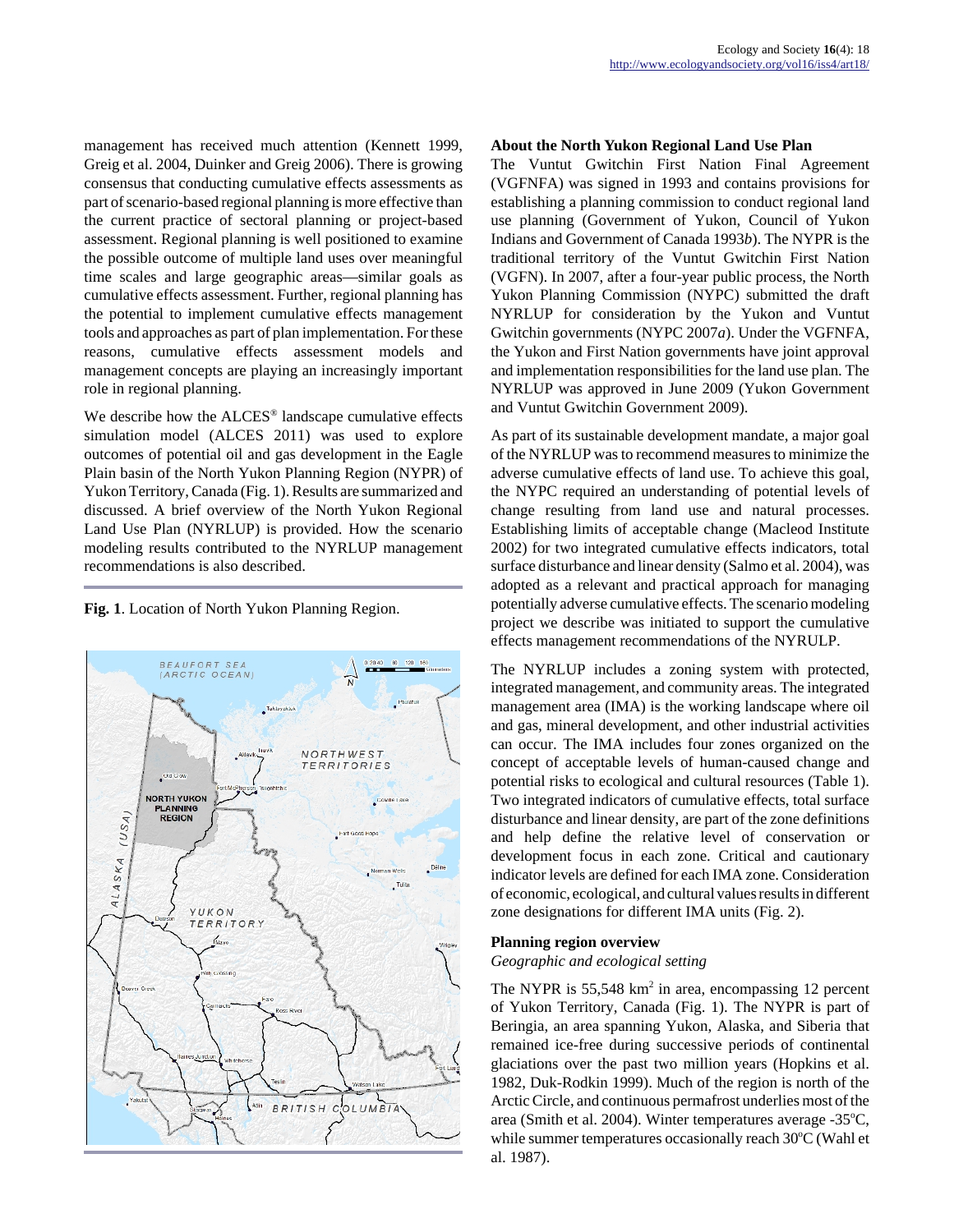| Table 1. North Yukon Regional Land Use Plan integrated management area (IMA) zoning system and recommended cumulative |
|-----------------------------------------------------------------------------------------------------------------------|
| effects (CE) indicator levels. Adapted from Yukon Government and Vuntut Gwitchin Government (2009).                   |

| <b>IMA</b><br>zone | Management<br>intent    | Description                                                                                                                                                                                                                                                    | CE<br>indicator        | Cautionary<br>level †      | Critical<br>level        |
|--------------------|-------------------------|----------------------------------------------------------------------------------------------------------------------------------------------------------------------------------------------------------------------------------------------------------------|------------------------|----------------------------|--------------------------|
| Zone I             | Lowest<br>development   | Very high ecological and heritage/cultural<br>values within a sensitive biophysical setting.<br>Maintaining ecological integrity and<br>protecting heritage and cultural resources is<br>the priority. All-season industrial<br>infrastructure is discouraged. | Surface<br>disturbance | 0.075%                     | 0.1%                     |
|                    |                         |                                                                                                                                                                                                                                                                | Linear<br>density      | $0.075$ km/km <sup>2</sup> | $0.1$ km/km <sup>2</sup> |
| Zone II            | Low<br>development      | High ecological and heritage/cultural values<br>within a moderately sensitive biophysical<br>setting. Maintaining ecological integrity,<br>protecting heritage and cultural resources,<br>and minimizing land use impacts is the<br>priority.                  | Surface<br>disturbance | 0.15%                      | 0.2%                     |
|                    |                         |                                                                                                                                                                                                                                                                | Linear<br>density      | $0.15 \text{ km/km}^2$     | $0.2$ km/km <sup>2</sup> |
| Zone III           | Moderate<br>development | Moderate ecological and heritage/cultural<br>values within a moderately sensitive<br>biophysical setting. Conservative levels of<br>land use are consistent with Zone III<br>objectives.                                                                       | Surface<br>disturbance | 0.375%                     | 0.5%                     |
|                    |                         |                                                                                                                                                                                                                                                                | Linear<br>density      | $0.375$ km/km <sup>2</sup> | $0.5$ km/km <sup>2</sup> |
| Zone IV            | Highest<br>development  | Lower ecological and heritage/cultural<br>values within a moderately sensitive<br>biophysical setting. Higher levels of land<br>use are consistent with Zone IV objectives.                                                                                    | Surface<br>disturbance | 0.75%                      | 1.0%                     |
|                    |                         |                                                                                                                                                                                                                                                                | Linear<br>density      | $0.75$ km/km <sup>2</sup>  | $1.0 \text{ km/km}^2$    |

<sup>†</sup>Cautionary cumulative effects indicator level is established as 75% of the upper or critical level. Indicator levels are calculated for each landscape management unit of the Integrated Management Area.

The region is ecologically diverse, with rolling forested plateaus, major wetland complexes, large rivers, and rugged mountainous areas with expanses of shrub and tundra-like vegetation (Smith et al. 2004). Approximately half of the NYPR is forested, with Arctic tundra occurring in the northern portion of the region. Elevation ranges from 325 m in Old Crow Flats to 1800 m in the North Ogilvie Mountains. Most of the region is within the Porcupine River watershed. Major tributaries include the Old Crow, Eagle, Bell, Whitestone, and Fishing Branch rivers. Rivers experience very low winter flows and dramatic variations in flow during summer.

The NYPR is occupied seasonally or annually by approximately 40 species of mammals, 150 species of birds, and 18 species of fish, including three species of salmon (NYPC 2007*b*). The barren-ground Porcupine Caribou Herd (Russell et al. 1993) is the most significant wildlife resource in the planning region, and is a vital cultural and economic resource for the community of Old Crow and neighboring Gwich'in communities.

Three protected areas cover about one third of the region. Vuntut National Park, Old Crow Flats Special Management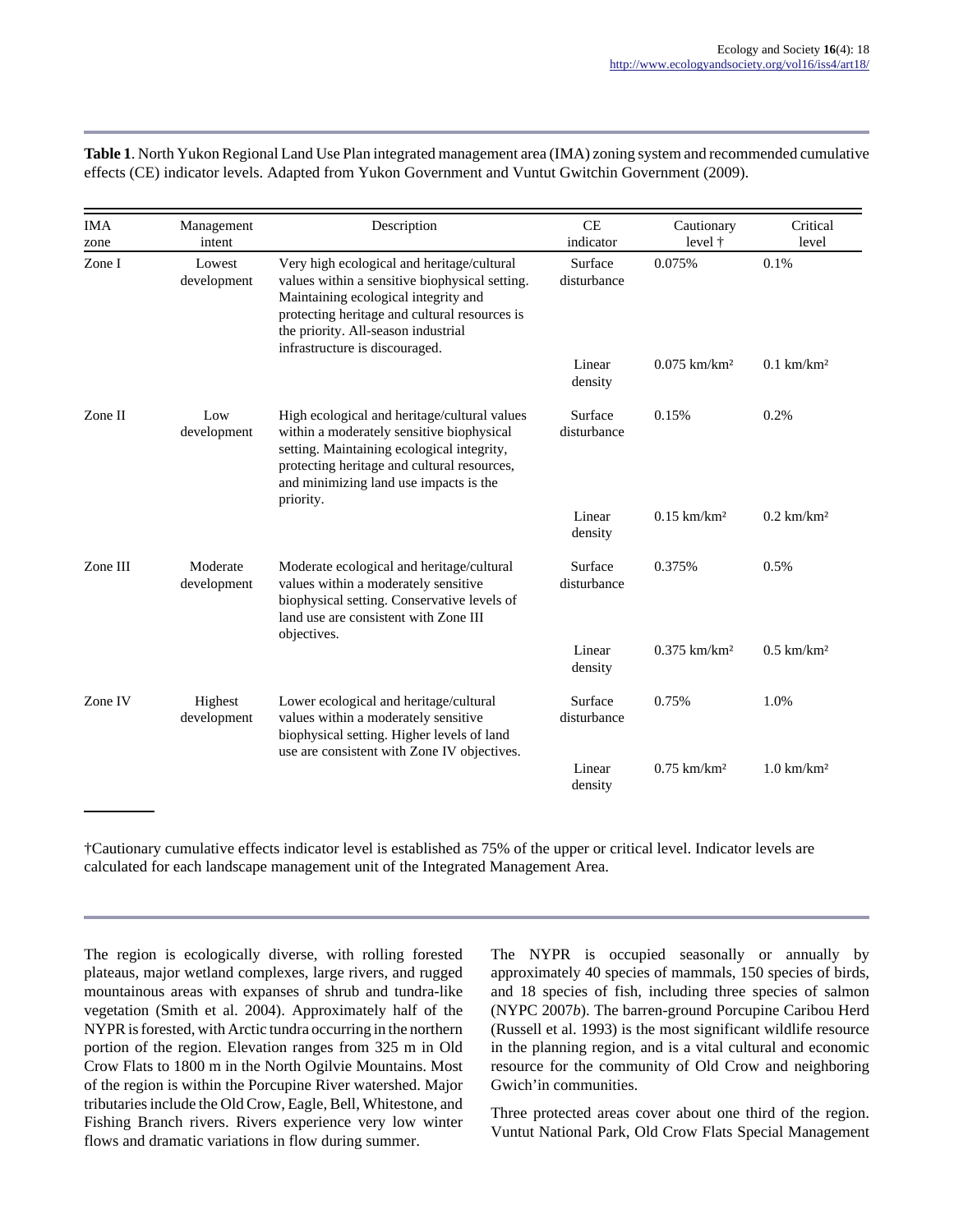Area, and Ni'iinlii'njik (Fishing Branch) Wilderness Preserve are co-managed by the Vuntut Gwitchin Government, the Yukon Government, and responsible federal agencies.

**Fig. 2**. Zoning considerations for the North Yukon Regional Land Use Plan integrated management area.



*People and economy*

Old Crow is the only permanent community in the region, with a population of about 300 people. Almost all residents are VGFN citizens. Old Crow is the only community in Yukon without all-season road access, but it is serviced year-round by air or occasionally by winter road. The Dempster Highway runs through the southeastern portion of the NYPR, connecting southern Yukon with the Mackenzie River delta communities in Northwest Territories. It is the only major allseason road in northern Yukon.

The regional economy is a "mixed economy" where both traditional subsistence harvesting and wage-based activities co-exist (Berman and Kofinas 2004). Subsistence hunting, gathering, and trapping are still very important economic and cultural activities in Old Crow. Transportation and government services are the most significant sources of wagebased employment.

Activity in most other land use sectors is currently low but increasing. Wilderness and community-based tourism is expanding. While there are no operating mines, mineral exploration activity has recently increased. There is no commercial forestry or agriculture. The Eagle Plain oil and gas basin received a high level of exploration in the 1960s– 70s and is considered to be one of Yukon's most promising areas for future natural gas production. Current estimates identify the potential for 7.9 trillion cubic feet of natural gas and moderate oil potential for 536 million barrels (Osadetz et al. 2005). Most tourism, oil and gas, and mining interests and activities occur along the Dempster Highway corridor.

# **Key planning issues**

Recommending measures to protect regional ecological integrity and Vuntut Gwitchin culture, traditional economy, and heritage resources while providing opportunities for economic development activities and wage-based employment was the central challenge facing the NYPC (NYPC 2007*a*, *b*). The NYRLUP attempts to balance potential risks to ecological and cultural resources with the requirement for, and potential impacts of, economic development (Yukon Government and Vuntut Gwitchin Government 2009).

Understanding and managing the cumulative impacts of potential oil and gas exploration and development in Eagle Plain, and the possible effects of climate change (Hinzman et al. 2005), were identified as the most significant ecological planning issues by community members and stakeholders (NYPC 2007*a*, *b*). Of special concern were potential impacts to barren-ground caribou and moose, and their habitats. The scenario modeling we describe, therefore focused on potential energy sector activity in the Eagle Plain basin (Fig. 3).

The NYPC considered scenario modeling to be an effective approach to better understanding the potential risks and benefits of oil and gas exploration and development, the key issue of the NYRLUP. Further, the community of Old Crow was familiar with the concepts of scenario modeling through previous initiatives (Berman et al. 2004, Kruse et al. 2004). The ALCES® model was selected as the North Yukon scenario modeling tool due to its prior application towards similar land use issues in other jurisdictions (e.g., Schneider et al. 2003).

# **METHODS**

**ALCES® landscape cumulative effects simulation model** The ALCES® landscape cumulative effects simulation model (ALCES 2011) was used to examine possible outcomes of an oil and gas scenario in the Eagle Plain basin of the NYPR. ALCES® is a stock and flow model built in the Stella/iThink software environment (isee systems 2010). The ALCES® model has been used in western and northern Canada, and has recently been deployed in other jurisdictions, including Australia. ALCES® simulates and tracks current and future land use footprints and other indicators based on user-defined parameters. ALCES® allows users to define land use scenarios and project their potential outcomes into the future. The model enables users to explore and quantify dynamic landscapes affected by single or multiple human land use practices and various natural disturbance regimes such as fire and flooding. ALCES® was specifically developed to assist resource managers, planners, and communities in the following areas: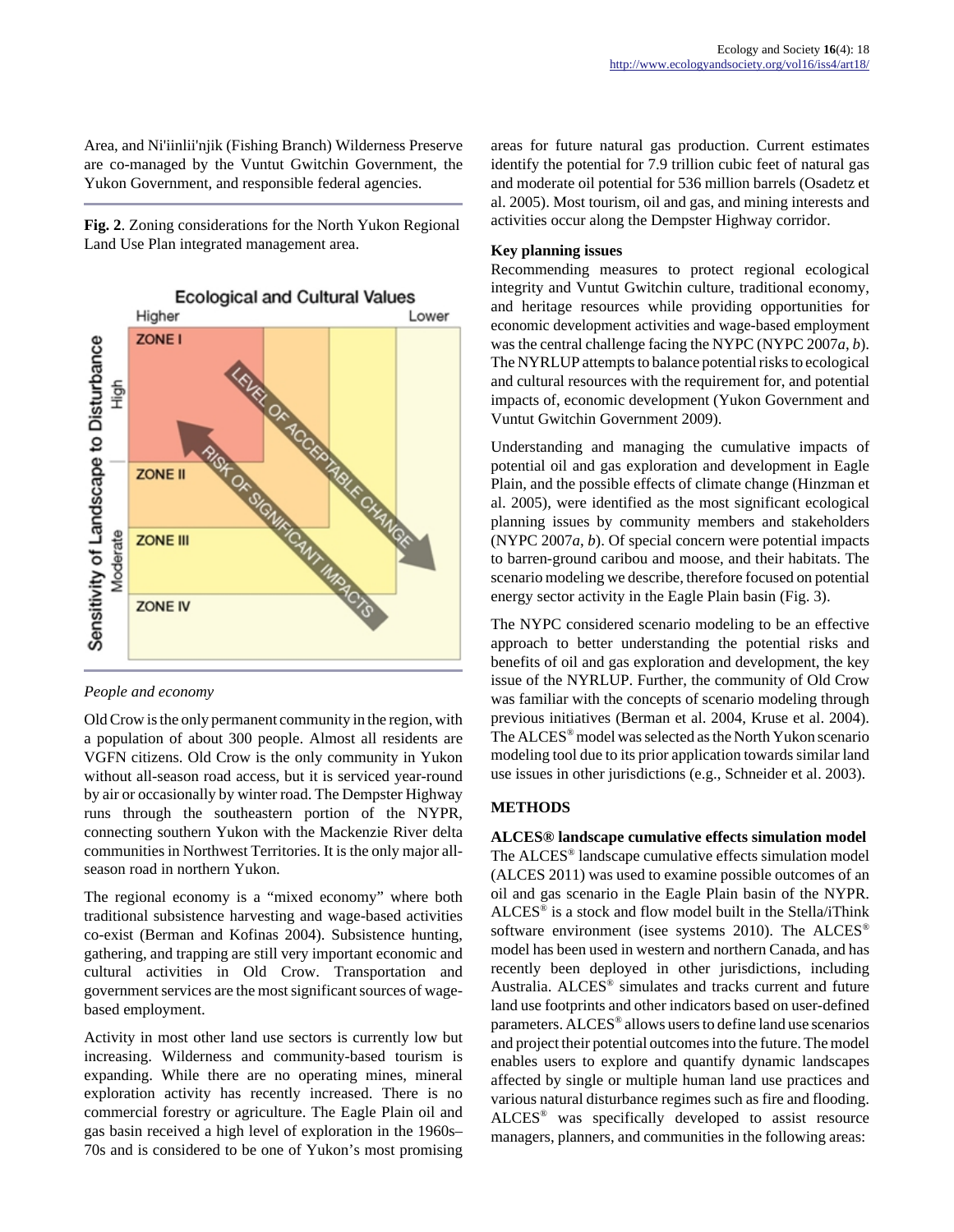- track anthropogenic footprints and economic contributions of different land uses;
- identify and communicate ecological and land use issues; and
- explore mitigation strategies for issues related to the maintenance of ecological (e.g., wildlife habitat quality), social (e.g., population), and economic (e.g., employment and royalty revenues) goals.

**Fig. 3**. Eagle Plain study area within the North Yukon Planning Region.



ALCES<sup>®</sup> uses a spatially stratified approach to track land use activities and natural disturbance regimes. The model stratifies landscapes based on user-defined "landscape types" and assigns user-defined "land use footprints", trajectories, and reclamation rates for each land use based on proportions and rates. Land use footprints are tracked based on their proportional representation within each landscape type.

Some factors may have major effects on the rate and magnitude of landscape change. In the ALCES® model, the relative influence of land use activities and practices (e.g., oil and gas, tourism, or mining), natural disturbance regimes (e.g., fire or forest insects), and climatic effects (e.g., climate change) can be isolated and examined. In this manner, ALCES® provides a framework for evaluating the potential significance of different natural and human land use factors. Model outputs are in the form of numeric tables or line and bar charts.

## **Scenario development**

The oil and gas scenario was developed to address key planning issues and understand the potential cumulative impacts of energy sector activity in the Eagle Plain area of the NYPR (Fig. 3). The Eagle Plain oil and gas scenario was originally developed by Fekete (2006), and was further refined by the NYPC and the Yukon Oil and Gas Management Branch (Table 2). Current understanding of hydrocarbon potential (Osadetz et al. 2005) suggests that natural gas would be the most likely focus of future activity, although some oil production for local consumption could also occur. Construction of the Mackenzie Valley Pipeline (Mackenzie Gas Project 2010) in the adjacent Northwest Territories, and a lateral pipeline along the Dempster Highway to Yukon, was considered to be a necessary catalyst for natural gas development in Eagle Plain.

**Table 2**. Overview of Eagle Plain oil and gas scenario.

| Land<br>use<br>sector | Description                                                                                                                                                                                                                                                                                                                                                                                                                                     |
|-----------------------|-------------------------------------------------------------------------------------------------------------------------------------------------------------------------------------------------------------------------------------------------------------------------------------------------------------------------------------------------------------------------------------------------------------------------------------------------|
| Oil<br>and            | Study Area: Eagle Plain<br>Scenario Summary:                                                                                                                                                                                                                                                                                                                                                                                                    |
| gas                   | Natural Gas Scenario<br>• Exploration phase (2010–2020)<br>• Pipeline construction phase (2020–2025)<br>- Dempster lateral pipeline to Mackenzie Valley<br>Pipeline<br>- Transportation and distribution infrastructure<br>• Production phase (2025–2055; 2.0 trillion cubic<br>feet production)<br>Oil Scenario<br>• Exploration and testing (current–2012)<br>• Production of local fuel oil (2012–2055; 2.74)<br>million barrels production) |

A number of different oil and gas scenarios for Eagle Plain were not examined because the range of plausible scenarios was considered to be relatively low. Therefore, the modeling exercise focused on comparing the potential effect of different operating practices and methods of extracting approximately 2 trillion cubic feet (5.6 billion cubic meters) of natural gas and 2.74 million barrels (435,000 cubic meters) of oil over a 30-year period on selected indicators. The transportation capacity of a Dempster Highway lateral pipeline was considered to be a primary constraint on natural gas production levels (Fekete 2006).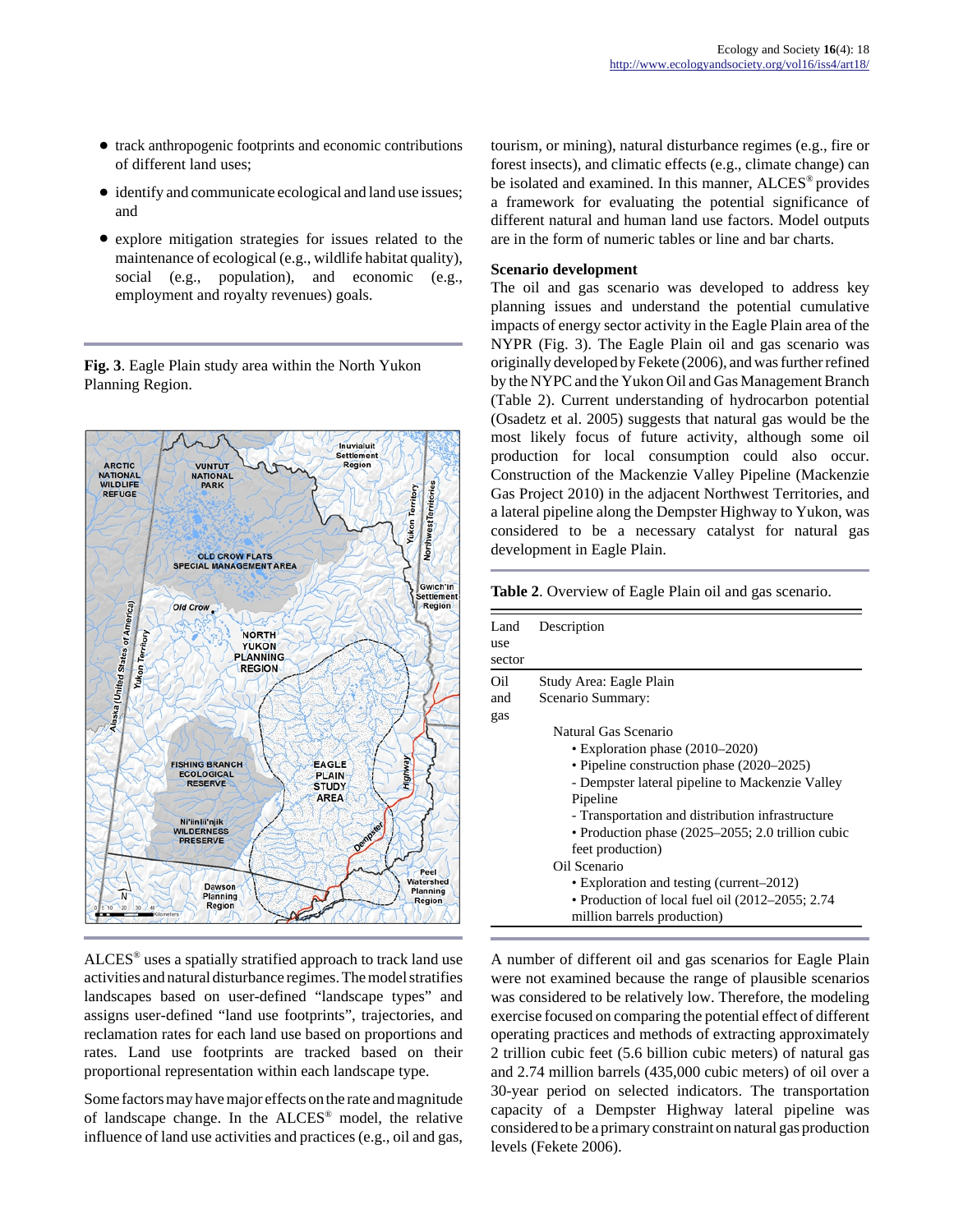The Eagle Plain oil and gas scenario may be considered an anticipatory, stakeholder-defined projection of possible future development (Mahmoud et al. 2009). Numerous technical meetings were held with government agency and sector specialists to develop detailed scenario parameters and assumptions. Community input did not directly inform the technical aspects of the oil and gas scenario, but played an important role in the identification of ecological values and issues. Technical discussions were integral to the modeling effort, and assisted in fostering increased understanding of key issues and operating practices between planners and sector specialists.

# **Populating the ALCES® model**

To prepare for scenario modeling, data were gathered or created to describe the biophysical and climate characteristics of the region, land use growth rates and parameters (including footprint reclamation rates and trajectories), and wildlifehabitat relationships (including possible wildlife responses to human features and activities). A variety of information sources was used, including published literature (e.g., Russell et al. 1993, Nelleman and Cameron 1998, Tromulak and Frissell 2000, Berman et al. 2004, Kruse et al. 2004, Cameron et al. 2005, and Hinzman et al. 2005), government and industry domain experts and reports (e.g., Osadetz et al. 2005, Fekete 2006), and community of Old Crow land user knowledge workshops (for barren-ground caribou and moose habitat models). A full description of information compiled in support of this exercise is contained in the NYPR Resource Assessment Report (NYPC 2007*b*).

# **Conducting scenario modeling**

Scenario modeling was conducted in the Eagle Plain Study Area, a sub-region of the NYPR (Fig. 3). A 100-year simulation period was selected to examine the full cycle of potential hydrocarbon production (exploration, production, and reclamation).

The estimated range of natural variability (RNV) was used as a benchmark to compare barren-ground caribou and moose indicator response to the oil and gas scenario. RNV was estimated in the following manner. Using GIS, all current land use features were removed from the study area landscape map. Monte Carlo simulations were then used to stochastically model habitat conditions based on calculated fire size and fire return intervals, and vegetation succession. Ninety-five percent confidence intervals were then calculated to represent expected pre-disturbance RNV of barren-ground caribou and moose habitat conditions within Eagle Plain.

Sensitivity analysis was used to explore the potential effect of varying oil and gas infrastructure parameters (seismic line width and well site aggregation) and footprint revegetation rates on ecological and disturbance indicators. Potential climate change effects (increasing fire rate, vegetation transitions, and changing snow conditions) on barren-ground caribou and moose habitat quality were also examined.

## **Indicators**

Socioeconomic and ecological indicators were selected based on relevant cultural and resource values, and key planning issues (Table 3). Barren-ground caribou winter and moose late-fall habitat suitability and effectiveness, human-caused surface disturbance and linear density, and economic metrics, such as employment and commodity production, were reported.

# **RESULTS**

# **Socioeconomic outcomes**

Results for the Eagle Plain oil and gas scenario are summarized in Table 4. Modeling results suggest that based on the assumed level of oil and gas production, 120 full-time equivalent (FTE) exploration positions and 300–350 FTE production positions would be generated annually, for a period of 20–30 years. Wage generation from these positions was estimated to be \$25–36 million annually. Potential revenue, based on fixed commodity price assumptions (\$10/million cubic feet natural gas; \$60/barrel oil), ranged from \$530 million to \$1.2 billion annually.

Increasing energy sector activity was not expected to result in a major change in regional population because most activity would occur a large distance from Old Crow, with employees being housed in work camps. However, the number of energy sector workers in the region would be similar to the current population of Old Crow for a period of at least 30 years.

# **Ecological and land use outcomes**

Modeled results for maximum levels of surface disturbance ranged from approximately 7500 ha to 20,000 ha, depending on operating practice and reclamation assumptions (discussed further in *Sensitivity analysis*). Maximum linear density levels ranged between  $0.7$  and  $1.3$  km/km<sup>2</sup>.

The modeled direct and indirect habitat impacts of energy sector activity resulted in reduced barren-ground caribou winter Habitat Effectiveness Index (HEI) and moose late-fall HEI. Reduction of HEI value ranged from 20 to 40 percent, compared with undisturbed habitat conditions. Through sensitivity analysis, energy sector operating practices and snow conditions were found to a have large influence on indicator outcomes.

# **Sensitivity analysis**

#### *Energy sector operating practices*

Energy sector operating practices have the potential to decrease levels of surface disturbance and linear density, with corresponding increases in barren-ground caribou and moose HEI. Seismic line widths, and the reclamation rate of those features, are important factors affecting maximum levels of surface disturbance and linear density (Table 5). However, well aggregation (increasing the number of oil or gas wells on each well pad) results in the largest decrease in surface disturbance, primarily as a result of decreased length of access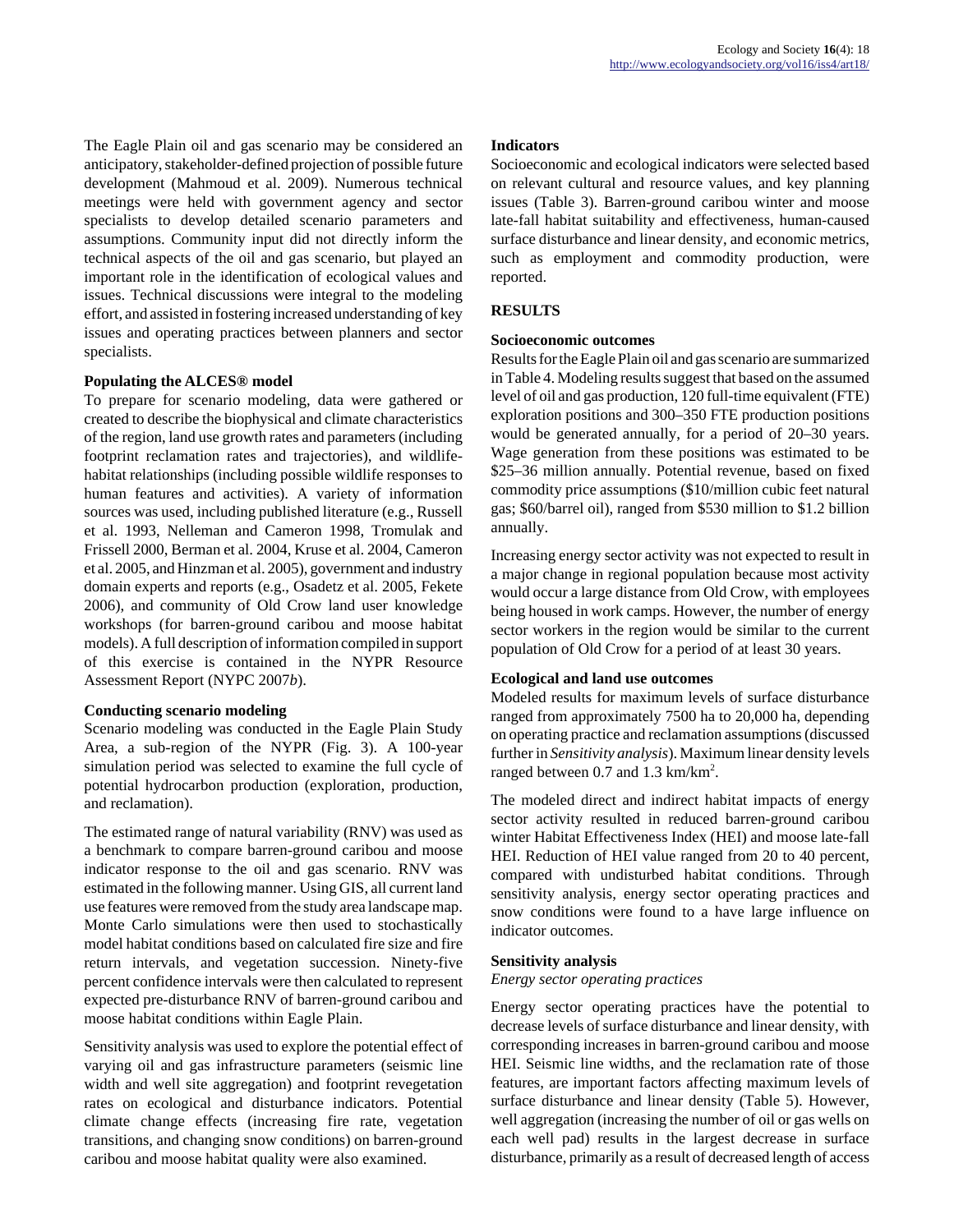| Indicator type                                  | Indicator                            | Description                                                                                                                                                                                                                                                                                                                                                                                                 |
|-------------------------------------------------|--------------------------------------|-------------------------------------------------------------------------------------------------------------------------------------------------------------------------------------------------------------------------------------------------------------------------------------------------------------------------------------------------------------------------------------------------------------|
| Socioeconomic                                   | Commodity production                 | Amount of commodity produced by oil and gas activity                                                                                                                                                                                                                                                                                                                                                        |
|                                                 | Revenue                              | Dollar (\$) value of commodity production                                                                                                                                                                                                                                                                                                                                                                   |
|                                                 | Employment                           | Full-time equivalent annual employment                                                                                                                                                                                                                                                                                                                                                                      |
|                                                 | Wages                                | Dollar (\$) value of annual wages earned by sector employees                                                                                                                                                                                                                                                                                                                                                |
|                                                 | Royalties                            | Dollar (\$) value of annual resource sector royalties generated                                                                                                                                                                                                                                                                                                                                             |
|                                                 | Regional human population            | Full-time resident human population                                                                                                                                                                                                                                                                                                                                                                         |
| Land use and ecological Land use infrastructure |                                      | Infrastructure metrics that aid in better understanding surface disturbance and<br>linear density indicators                                                                                                                                                                                                                                                                                                |
|                                                 | Surface disturbance                  | Total amount of direct human-caused surface disturbance ( <i>i.e.</i> , direct land use<br>footprint) expressed as percent of study area or ha                                                                                                                                                                                                                                                              |
|                                                 | Linear density                       | Total length of linear features (roads, seismic lines, and trails) within a given<br>area, expressed as km/km <sup>2</sup>                                                                                                                                                                                                                                                                                  |
|                                                 | Habitat Suitability Index (HSI)      | Relative ranking of wildlife habitat quality in the absence of potential human-<br>caused habitat effects. HSI values range from 0 (no habitat value) to 1 (perfect<br>habitat value). Indicator is used for range of natural variability runs. Two<br>wildlife focal species HSI indicators were examined: barren-ground caribou<br>winter HSI, and moose late-fall HSI                                    |
|                                                 | Habitat Effectiveness Index<br>(HEI) | Relative ranking of wildlife habitat quality, with consideration of potential<br>human-caused habitat effects. Like HSI, HEI values range from 0 (no habitat<br>value) to 1 (perfect habitat value). HEI can be compared against HSI to<br>understand potential land use impacts. Two wildlife focal species HEI<br>indicators were examined: barren-ground caribou winter HEI, and moose late-<br>fall HEI |

**Table 3**. Eagle Plain oil and gas scenario indicators.

roads, and the corresponding effect on gravel requirements (Table 5).

## *Snow conditions and barren-ground caribou*

Climate change was identified as an important issue for the NYRLUP. Climate-induced changes that may affect barrenground caribou and moose habitat suitability include vegetation transition, variation of winter snow depth and snowpack density, and increasing fire rates (Hinzman et al. 2005). Of these potential effects, only winter snow conditions were found to have a major impact on barren-ground caribou winter habitat quality in the Eagle Plain Study Area (this was not a major factor for moose). Compared with good (low depth) snow conditions, poor (high depth) snow condition resulted in an approximate 70 percent reduction in habitat value, decreasing from an average of 0.68 to 0.20.

# **DISCUSSION**

#### **Scenario results**

The Eagle Plain oil and gas scenario represents a land use activity with the potential to generate significant economic benefits but that also poses potential ecological risks. Commodity production and price is the primary driver of potential revenue and employment; higher or lower prices and levels of production will result in changed economic results (revenue and employment).

The assumptions surrounding the North Yukon oil and gas scenario, as modeled in this project, were generally considered reasonable by both industry and the community. The scenario represented a low to medium growth situation, where capacity of the Dempster Lateral pipeline was considered to be the "cap" on potential levels of natural gas development. If larger reserves of natural gas were discovered, and pipeline capacity was increased, the level of energy sector activity in Eagle Plain could increase substantially. Scenario results presented in this paper may therefore be conservative.

Exploring other scenarios with different levels of natural gas reserves or additional pipeline capacity would have broadened the understanding of possible energy sector futures in North Yukon. However, modeling a single oil and gas scenario, and then performing sensitivity around selected parameters, resulted in the desired learnings of the scenario modeling exercise. A large number of scenarios with different assumptions and parameters would have made the communication and interpretation of results challenging.

Regardless of production levels, energy sector operating practices may play a large role in decreasing potential impacts to valued wildlife species and habitats (Table 5). Model results suggest that minimizing the amount of all-season access roads is the most important strategy for reducing impacts on barrenground caribou and moose. Development of an all-season access road network within Eagle Plain would be the most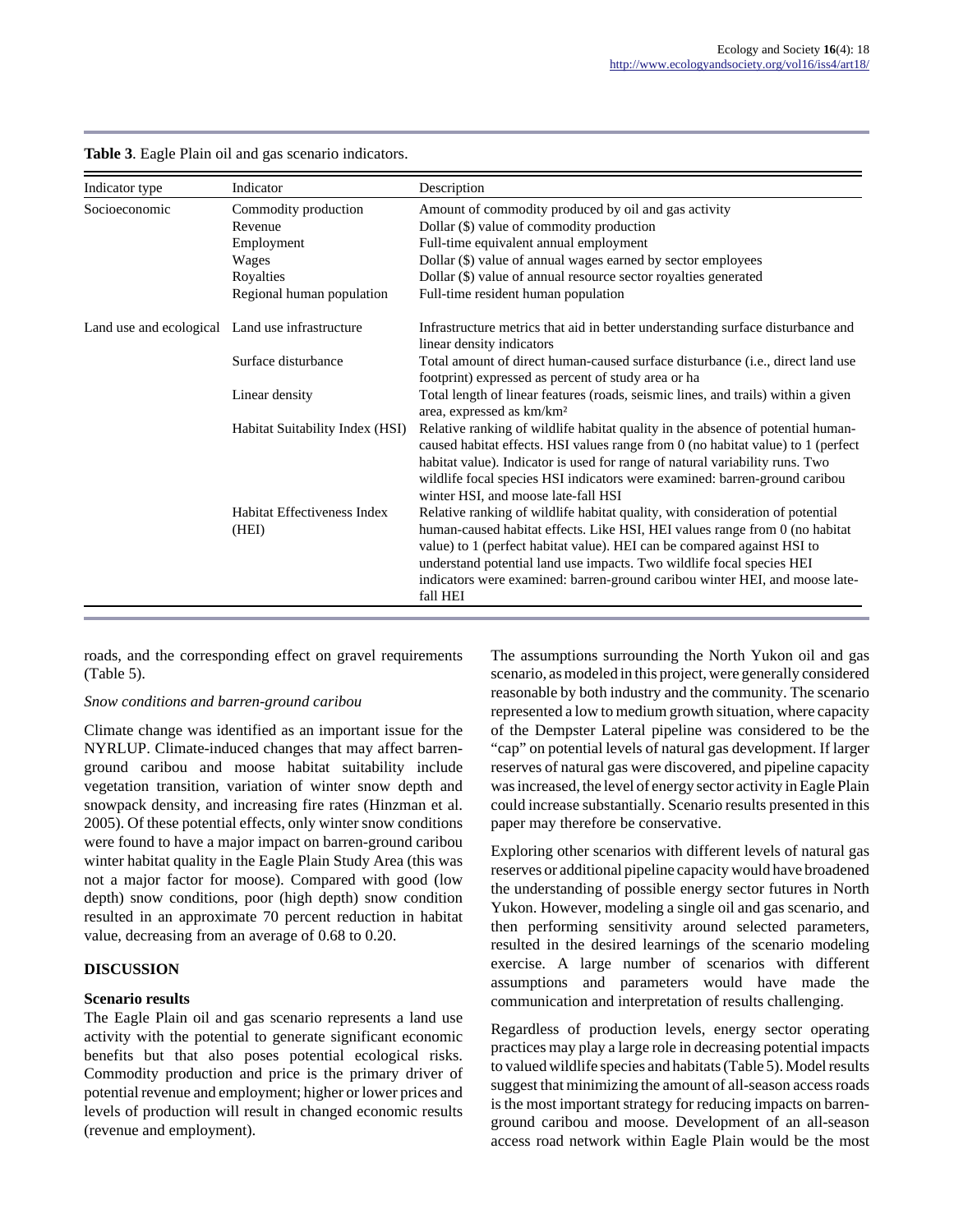| Indicator                                                                                                          | Eagle Plain oil and gas scenario                                                                          |  |  |
|--------------------------------------------------------------------------------------------------------------------|-----------------------------------------------------------------------------------------------------------|--|--|
| Socioeconomic indicators                                                                                           |                                                                                                           |  |  |
| Commodity production                                                                                               | Based on 30-year play: 2.0 trillion cubic feet natural gas, 2.74 million barrels oil                      |  |  |
| Revenue                                                                                                            | Based on \$10/million cubic feet natural gas: \$500 million-\$1.2 billion/yr                              |  |  |
|                                                                                                                    | Based on \$60/barrel oil: \$30 million/yr                                                                 |  |  |
| Employment (annual)                                                                                                | Exploration: 120 annual full-time equivalent positions for 20- to 30-year period                          |  |  |
|                                                                                                                    | Production: 300–350 annual full-time equivalent positions for 30-year period                              |  |  |
| Wages (annual)<br>\$36 million at peak production                                                                  |                                                                                                           |  |  |
| Royalties $^{\dagger}$<br>Based on \$10/million cubic feet natural gas and 10% royalty rate: \$50–\$120 million/yr |                                                                                                           |  |  |
| Regional population                                                                                                | Additional 300–350 full-time energy sector workers in region (housed in work camps) for 30-year<br>period |  |  |
| <b>Ecological and land use indicators</b>                                                                          |                                                                                                           |  |  |
| Maximum surface disturbance $\bar{i}$<br>7500-20,000 ha                                                            |                                                                                                           |  |  |
| Maximum linear density <sup>‡</sup>                                                                                | $0.7 - 1.3$ km/km <sup>2</sup>                                                                            |  |  |
| Barren-ground caribou winter                                                                                       | 20–40% reduction                                                                                          |  |  |
| HEI <sup>§</sup>                                                                                                   |                                                                                                           |  |  |
| Moose late-fall HEI <sup>§</sup>                                                                                   | 20–40% reduction                                                                                          |  |  |

**Table 4**. Eagle Plain oil and gas scenario results.

†Royalty rates fluctuate in response to price and production. Beyond a certain royalty level, most resource royalties would flow back to the federal government and would not be retained by Yukon.

‡Surface disturbance and linear density reported as a range of maximum values. Operating practices and reclamation assumptions have a significant influence on potential levels of disturbance and the life span of those disturbances. §Focal wildlife species Habitat Effectiveness Index (HEI) values are presented as a range of maximum and minimum values related to the maximum and minimum surface disturbance and linear density indicator levels. HEI value is reported as percent reduction compared with RNV results.

significant long-term management issue associated with energy sector activity.

As described in the sensitivity analysis, increasing snow depth and hardness may have a greater adverse effect on barrenground caribou winter habitat quality in Eagle Plain than the oil and gas scenario as examined. The potential combined effects of climate change-induced changes in snow conditions and increasing energy sector activity require a cautious management approach for the NYPR.

# **Support for planning recommendations**

The NYRLUP accepts that land uses result in some level of impact, but that within limits, impacts are acceptable and sustainable. Scenario modeling results supported the recommendations and cumulative effects management guidelines of the NYRLUP (NYPC 2007*a*). Critical and cautionary cumulative effects indicator levels were recommended based on the simulated levels of surface disturbance and linear density associated with the Eagle Plain oil and gas scenario (Tables 1 and 5).

For example, scenario modeling results suggested that a moderate level of oil and gas exploration and production could occur in the Eagle Plain basin while maintaining total surface disturbance and linear density at less than one percent and 1  $km/km<sup>2</sup>$  of the area, respectively, provided that a number of

best management practices were followed (Table 5). Considering potential risks to valued resources, the NYPC recommended these disturbance levels to be acceptable in the Eagle Plain area in order to achieve desired economic benefits. However, to achieve regional conservation objectives, lower cumulative surface disturbance and linear density guidelines were recommended for other parts of the NYPR, as designated by the zoning system.

In this manner, the scenario modeling approach supported land use zoning and cumulative effects recommendations. The planning support provided by ALCES® and land use scenario modeling ultimately assisted with the formal approval and adoption of the NYRLUP (Yukon Government and Vuntut Gwitchin Government 2009) by creating buy-in from different stakeholder groups, and by demonstrating a balanced approach to conservation planning and economic development.

# **Other benefits of scenario modeling**

While modeling results supported planning recommendations, the activities associated with the modeling process itself also had several benefits. These include increased communication and understanding of land uses and ecology, identification of key drivers of change, and improved understanding of socioeconomic and ecological trade-offs. Similar experiences were noted by Sandker et al. (2010).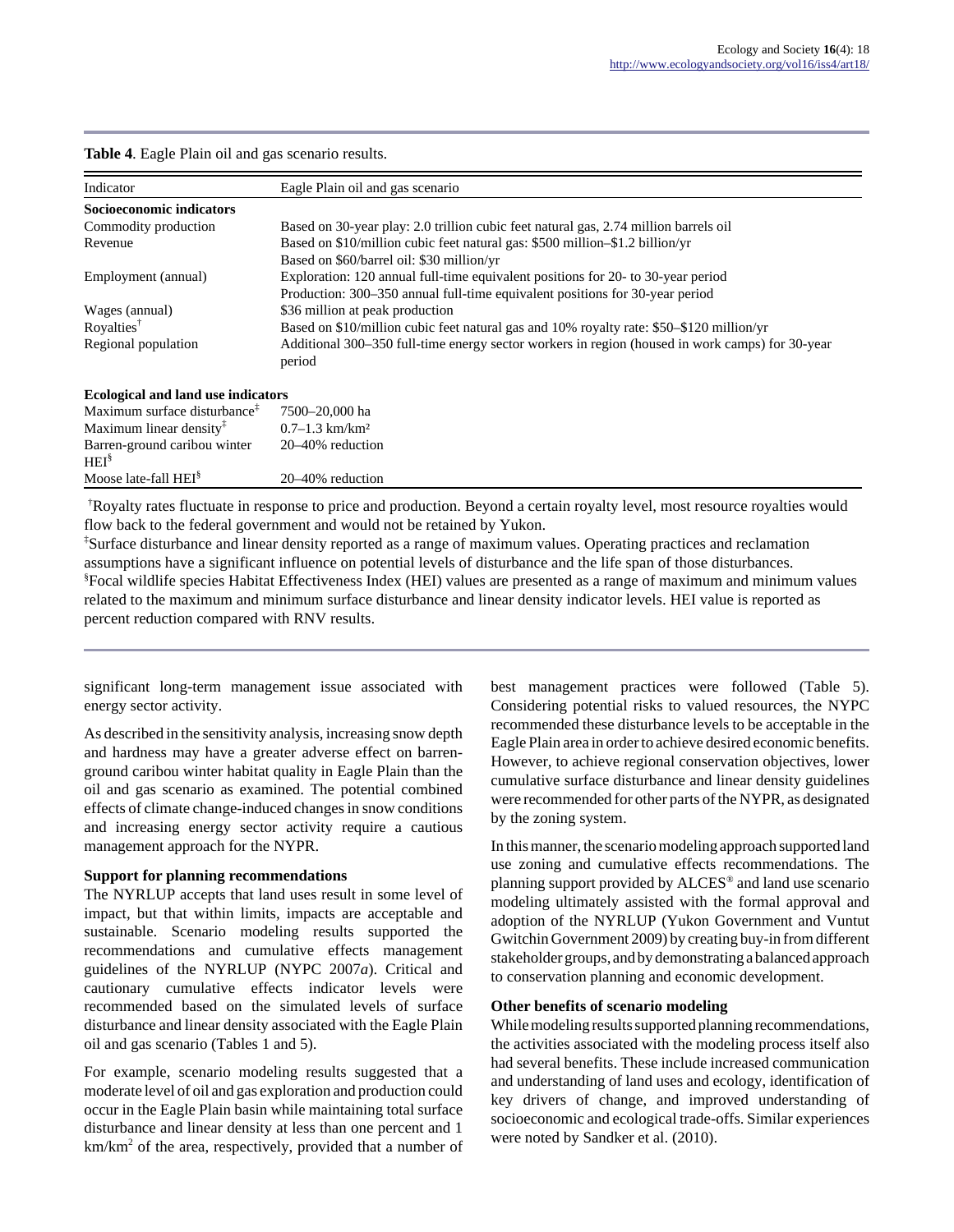| Parameter                        | BMP†<br>scenario 1    | BMP<br>scenario 2        | <b>BMP</b><br>scenario 3 |
|----------------------------------|-----------------------|--------------------------|--------------------------|
| Average seismic line width       | 5 m                   | 3 m or less              | 3 m or less              |
| Seismic line lifespan            | 30 years              | 10 years                 | 10 years                 |
| Number of wells per pad          |                       |                          | 4                        |
| Maximum surface disturbance      | 20,000 ha             | 15,000 ha                | 7,500 ha                 |
|                                  | $(1.4\%)$             | $(1.1\%)$                | $(0.5\%)$                |
| Maximum linear density           | $1.3 \text{ km/km}^2$ | $0.9$ km/km <sup>2</sup> | $0.7$ km/km <sup>2</sup> |
| Barren-ground caribou winter HEI | 0.40                  | 0.48                     | 0.59                     |
| Moose late-fall HEI              | 0.25                  | 0.28                     | 0.40                     |

**Table 5**. Comparison of different oil and gas operating practices (best management practice) scenarios and their relative effect on average barren-ground caribou winter Habitat Effectiveness Index (HEI) and average moose late-fall HEI at year 50 of simulation period.

# *Communication and understanding*

Effective land use planning requires effective communication and understanding of planning issues. Through the use of workshops and focused working groups, the scenario modeling approach used to support the NYRLUP fostered collaboration and increased understanding between domain experts, planners, and decision-makers. Discussing information, stating assumptions, creating impact hypothesis diagrams, and developing scenario parameters allowed each group to have direct input into the modeling process, and ultimately built support for results and plan recommendations.

However, it is important to recognize that our scenario modeling exercise was focused primarily on domain experts and government participants with decision-making powers. Key learnings were communicated to the community of Old Crow through the NYRLUP and discussions surrounding it, but community members did not participate directly in the scenario modeling itself. How this potentially affected outcomes is uncertain.

Our decision to focus on domain experts was necessitated by limited time and resources. Direct, meaningful community member engagement in the scenario modeling process would have required significant human resources beyond what the NYPC could have provided, but should be considered in future exercises.

# *Identification of key drivers of change*

The ALCES<sup>®</sup> model was well suited to identifying key drivers of change and illustrating the relative effect and potential magnitude of those changes. This resulted in a more objective "evidence-based" discussion of potential land use impacts. For example, some resource managers had previously failed to grasp the large effects that snow conditions and fire regimes can have on caribou habitat conditions. Similarly, the model helped enhance the understanding of key land use parameters by illustrating the linkage between the level of oil and gas activity, operating practices, and road density.

## *Improved understanding of trade-offs*

Land use planning participants and decision-makers often have difficulty understanding the nature and magnitude of potential trade-offs that may exist between conservation and socioeconomic considerations. In North Yukon, previous land and resource discussions generally focused on absolute choices—conservation versus development, or more specifically, caribou herd health versus oil and gas development. The ALCES<sup>®</sup> model helped demonstrate that within limits, and if well managed, oil and gas development could potentially occur in Eagle Plain and provide desired economic benefits without causing unacceptable impacts on caribou habitat. Conversely, in order to maintain desired caribou values, high levels of oil and gas development could not occur everywhere, and would have to be carefully managed with a focus on linear feature reduction and access management.

# **Future uncertainty**

Projections of future land use and environmental conditions are uncertain. The Eagle Plain oil and gas scenario examined in this exercise is based on specific assumptions about the rate, location, and operating practices of the activity. Government policy, global commodity prices, trends in energy supply and transportation infrastructure, and technological innovation all affect the potential intensity and location of future land use activities. It is probable that the scenario assumptions used in this project may not be valid 20 or 30 years in the future economic conditions and policy decisions may result in very different future land use outcomes. For example, it is possible that oil and gas development in the Eagle Plain region may never be realized. Similarly, climate change impacts may be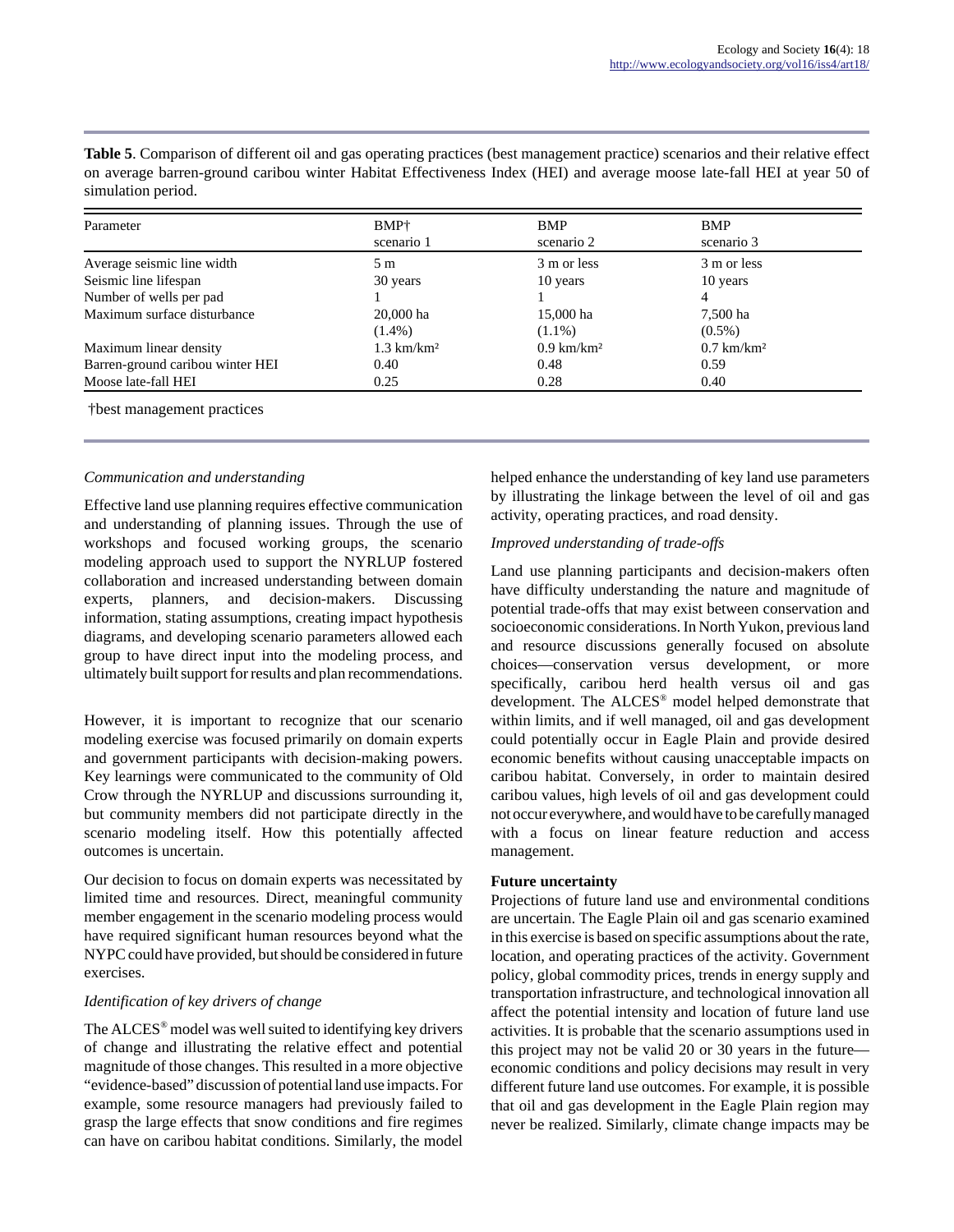of different magnitude than anticipated, resulting in variable stresses to wildlife and cultural systems.

While future conditions are uncertain, examining plausible futures based on current assumptions allows potential socioeconomic benefits and environmental impacts to be understood and evaluated today, with a focus on risk management. Evaluating potential risks and benefits of land use is central to developing and implementing sustainable development strategies that can be re-evaluated as circumstances change. Similar to the precautionary principle, uncertainty about future land use activities should not impede progressive and cautionary approaches to land management today.

# **CONCLUSION**

Land use scenario modeling was an effective process for facilitating an informed discussion about the potential benefits and risks of oil and gas development in the Eagle Plain area of northern Yukon. Scenario modeling results directly supported planning recommendations of the NYRLUP. The ALCES® landscape cumulative effects simulation model was effective in facilitating increased communication and understanding between participants, identifying key drivers of change, and highlighting the type and magnitude of potential trade-offs between conservation and socioeconomic considerations. Use of the model facilitated a more neutral, objective discussion of potential risks and benefits of land use than had previously been possible, ultimately leading to greater acceptance and adoption of the NYRLUP.

The NYRLUP attempts to balance potential risks to ecological and cultural resources with the requirement for, and potential impacts of, economic development. Understanding and managing potential cumulative land use impacts is central to achieving this goal. Scenario modeling approaches, as applied in this project, can assist in establishing guidelines for sustainable levels of development and associated impacts through regional planning processes.

*Responses to this article can be read online at: [http://www](http://www.ecologyandsociety.org/vol16/iss4/art18/responses/).ecologyandsociety.org/vol16/iss4/art18/ responses/*

# **Acknowledgments:**

*This project was made possible through funding assistance from the following agencies: Environment Canada Northern Ecosystems Initiative; Yukon Land Use Planning Council; and Yukon Government, Oil and Gas Management Branch. The authors wish to say a special Mahsi Cho (thank you) to the North Yukon Planning Commission members, Shirlee Frost (Chair), Dave Brekke, Dennis Frost Sr., Jane Montgomery, and Marvin Frost Sr., the community of Old Crow, and the Yukon Land Use Planning Council Director, Ron Cruikshank, for their support and encouragement. Dr. Brad Stelfox, Terry* *Antoniuk, John Ryder, Richard Vladars, and many Yukon Government, Vuntut Gwitchin Government, federal agency staff, and industry representatives provided valuable technical assistance and information.* 

## **LITERATURE CITED**

ALCES Landscape and Land-Use Ltd. (ALCES). 2011. ALCES<sup>®</sup> documentation. [online] URL: [http://www.alces.ca/](http://www.alces.ca/home/ALCES_Products/Integrator) [home/ALCES\\_Products/Integrator](http://www.alces.ca/home/ALCES_Products/Integrator) 

Arctic Climate Impacts Assessment (ACIA). 2005. *Impacts of a warming Arctic: Arctic climate impacts assessment*. Cambridge University Press, Cambridge, England.

Berman, M., and G. P. Kofinas. 2004. Hunting for models: grounded and rational choice approaches to analysing climate effects on subsistence hunting in an Arctic community. [http:/](http://dx.doi.org/10.1016/S0921-8009(04)00038-2) [/dx.doi.org/10.1016/S0921-8009\(04\)00038-2](http://dx.doi.org/10.1016/S0921-8009(04)00038-2) *Ecological Economics* 49:31–46.

Berman, M., C. Nicolson, G. P. Kofinas, J. Tetlichi, and S. Martin. 2004. Adaptation and sustainability in a small Arctic community: results of an agent-based simulation model. *Arctic* 57:401–414.

Cameron, R. D., W. T. Smith, R. G. White, and B. Griffith. 2005. Central Arctic caribou and petroleum development: distributional, nutritional, and reproductive implications. *Arctic* 58:1–9.

Duinker, P. N., and L. A. Greig. 2006. The impotence of cumulative effects assessment in Canada: ailments and ideas for redeployment. *Environmental Management* 37:153–161. <http://dx.doi.org/10.1007/s00267-004-0240-5>

Duk-Rodkin, A. 1999. Glacial limits map of Yukon Territory. Geological Survey of Canada Open File 3288 and Yukon Geological Survey Open File 1999-2 (1:1,000,000 scale). [htt](http://dx.doi.org/10.4095/210739) [p://dx.doi.org/10.4095/210739](http://dx.doi.org/10.4095/210739)

Fekete and Associates Inc., and Vector Research (Fekete). 2006. North Yukon conceptual oil and gas development scenario and local benefits assessment. Unpublished report prepared for North Yukon Oil and Gas Working Group, Whitehorse, Yukon, Canada. March 2006.

Greig, L. A., K. Pawley, and P. N. Duinker. 2004. Alternative scenarios of future development: an aid to cumulative effects assessment. Prepared for Canadian Environmental Assessment Agency, Gatineau, Quebec by ESSA Technologies Ltd., Richmond Hill, Ontario, Canada. [online] URL: [http://www.a](http://www.acee-ceaa.gc.ca/default.asp?lang=En&n=2DEF0B57-1) [cee-ceaa.gc.ca/default.asp?lang=En&n=2DEF0B57-1](http://www.acee-ceaa.gc.ca/default.asp?lang=En&n=2DEF0B57-1)

Government of Yukon, Council of Yukon Indians and Government of Canada. 1993*a*. *Yukon Umbrella Final Agreement*. Department of Indian Affairs and Northern Development, Ottawa, Ontario, Canada.

Government of Yukon, Council of Yukon Indians and Government of Canada. 1993*b*. *Vuntut Gwitchin First Nation*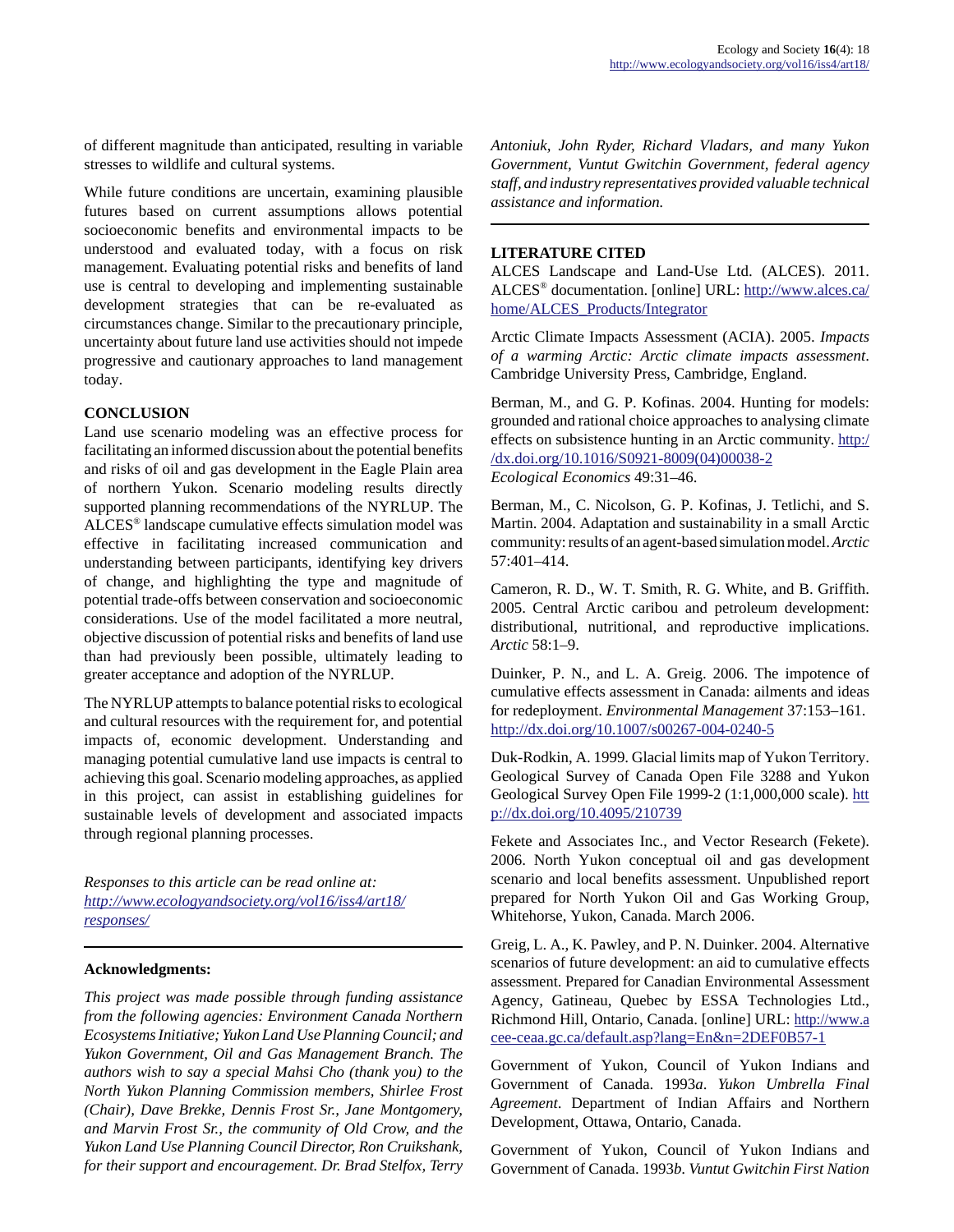*Final Agreement*. Department of Indian Affairs and Northern Development, Ottawa, Ontario, Canada.

Hinzman, L. D., N. D. Bettez, W. R. Bolton, F. S. Chapin, M. B. Dyurgerov, C. L. Fastie, B. Griffith, R. D. Hollister, A. Hope, H. P. Huntington, A. M. Jensen, G. J. Jia, T. Jorgenson, D. L. Kane, D. R. Klein, G. Kofinas, A. H. Lynch, A. H. Lloyd, A. D. McGuire, F. E. Nelson, W. C. Oechel, T. E. Osterkamp, C. H. Racine, V. E. Romanovsky, R. S. Stone, D. A. Stow, M. Sturm, C. E. Tweedie, G. L. Vourlitis, M. D. Walker, D. A. Walker, P. J. Webber, J. M. Welker, K. S. Winker, and J. Yoshikawa. 2005. Evidence and implications of recent climate change in Northern Alaska and other Arctic regions. *Climatic Change* 72:251–298.<http://dx.doi.org/10.1007/s10584-005-5352-2>

Hopkins, D. M., J. V. Matthews Jr., C. E. Schweger, and S. B. Young, editors. 1982. *Paleoecology of Beringia*. Academic Press, New York.

isee systems. 2010. isee systems online documentation for Stella<sup>©</sup> and iThink<sup>©</sup> software. [online] URL: [http://www.isees](http://www.iseesystems.com/) [ystems.com/](http://www.iseesystems.com/)

Kennett, S. A. 1999. *Towards a new paradigm for cumulative effects management*. CIRL Occasional Paper #8, Canadian Institute of Resources Law, Calgary, Alberta, Canada.

Kruse, J. A., R. G. White, H. E. Epstein, B. Archie, M. Berman, S. R. Braund, F. S. Chapin III, J. Charlie Sr., C. J. Daniel, J. Eamer, N. Flanders, B. Griffith, S. Haley, L. Huskey, B. Joseph, D. R. Klein, G. P. Kofinas, S. M. Martin, S. M. Murphy, W. Nebesky, C. Nicolson, D. E. Russell, J. Tetlichi, A. Tussing, M. D. Walker, and O. R. Young. 2004. Modeling sustainability of Arctic communities: an interdisciplinary collaboration of researchers and local knowledge holders. *Ecosystems* 7:815–828. [http://dx.doi.org/10.1007/s10021-004](http://dx.doi.org/10.1007/s10021-004-0008-z) [-0008-z](http://dx.doi.org/10.1007/s10021-004-0008-z)

Mackenzie Gas Project. 2010. *The project*. Imperial Oil Resources Ventures Ltd., ConocoPhillips Canada (North) Ltd., Shell Canada Ltd., ExxonMobil Canada Properties, and Aboriginal Pipeline Group.

Macleod Institute. 2002. *Carrying capacity and thresholds: theory and practice in environmental management*. Prepared for Canadian Arctic Resources Committee, Calgary, Alberta, Canada. [online] URL: [http://www.macleodinstitute.com/pub](http://www.macleodinstitute.com/publications/capacity.php) [lications/capacity.php](http://www.macleodinstitute.com/publications/capacity.php)

Mahmoud, M., Y. Liu, H. Hartmann, S. Stewart, T. Wagener, D. Semmens, R. Stewart, H. Gupta, D. Dominguez, F. Dominguez, D. Hulse, R. Letcher, B. Rashleigh, C. Smith, R. Street, J. Ticehurst, M. Twery, H. van Delden, R. Waldick, D. White, and L. Winter. 2009. A formal framework for scenario development in support of environmental decision-making. *Environmental Modeling and Software* 24:798–808. [http://dx.](http://dx.doi.org/10.1016/j.envsoft.2008.11.010) [doi.org/10.1016/j.envsoft.2008.11.010](http://dx.doi.org/10.1016/j.envsoft.2008.11.010)

Nellemann, C., and R. D. Cameron. 1998. Cumulative impacts of an evolving oil-field complex on the distribution of calving caribou. *Canadian Journal of Zoology* 76:1425–1430. [http://](http://dx.doi.org/10.1139/z98-078) [dx.doi.org/10.1139/z98-078](http://dx.doi.org/10.1139/z98-078)

North Yukon Planning Commission (NYPC). 2007*a*. Draft North Yukon regional land use plan. *Nichih Gwanal'in*— Looking Forward. October 2007. Whitehorse, Yukon, Canada. [online] URL: [http://www.planyukon.ca/index.php/d](http://www.planyukon.ca/index.php/documents/cat_view/81-north-yukon-planning-commission-documents/133-regional-plans/101-draft-plan.html) [ocuments/cat\\_view/81-north-yukon-planning-commission](http://www.planyukon.ca/index.php/documents/cat_view/81-north-yukon-planning-commission-documents/133-regional-plans/101-draft-plan.html)[documents/133-regional-plans/101-draft-plan.html](http://www.planyukon.ca/index.php/documents/cat_view/81-north-yukon-planning-commission-documents/133-regional-plans/101-draft-plan.html)

North Yukon Planning Commission (NYPC). 2007*b*. *North Yukon Planning Region resource assessment report*. October, 2007. Whitehorse, Yukon, Canada. [online] URL: [http://www](http://www.planyukon.ca/index.php/documents/cat_view/81-north-yukon-planning-commission-documents/99-resource-assessment-report-maps-a-posters/134-resource-assessment-report.html) [.planyukon.ca/index.php/documents/cat\\_view/81-north-yukon](http://www.planyukon.ca/index.php/documents/cat_view/81-north-yukon-planning-commission-documents/99-resource-assessment-report-maps-a-posters/134-resource-assessment-report.html)[planning-commission-documents/99-resource-assessment-report](http://www.planyukon.ca/index.php/documents/cat_view/81-north-yukon-planning-commission-documents/99-resource-assessment-report-maps-a-posters/134-resource-assessment-report.html)[maps-a-posters/134-resource-assessment-report.html](http://www.planyukon.ca/index.php/documents/cat_view/81-north-yukon-planning-commission-documents/99-resource-assessment-report-maps-a-posters/134-resource-assessment-report.html)

Osadetz, K. G., Z. Chen, and T. D. Bird. 2005. Petroleum resource assessment, Eagle Plain Basin and environs, Yukon Territory, Canada. Yukon Geological Survey Open File 2005-2, Geological Survey of Canada Open File 4922. [http://](http://dx.doi.org/10.4095/222501) [dx.doi.org/10.4095/222501](http://dx.doi.org/10.4095/222501)

Russell, D. E., A. M. Martell, and W. A. C. Nixon. 1993. Range ecology of the Porcupine caribou herd in Canada. *Rangifer* Special Issue No. 8.

Salmo Consulting Inc., in association with AXYS Environmental Consulting Ltd., Forem Technologies and Wildlife & Company Ltd. 2004. *Deh Cho cumulative effects study. Phase I: management indicators and thresholds*. Unpublished report prepared for Deh Cho Land Use Planning Committee. [online] URL: [http://www.dehcholands.org/docs/](http://www.dehcholands.org/docs/reports/Contractor%20Reports/Cumulative%20Effects%20Report/Cumulative%20Effects%20Phase1%20Report_Final.pdf) [reports/Contractor%20Reports/Cumulative%20Effects%20Report/](http://www.dehcholands.org/docs/reports/Contractor%20Reports/Cumulative%20Effects%20Report/Cumulative%20Effects%20Phase1%20Report_Final.pdf) [Cumulative%20Effects%20Phase1%20Report\\_Final.pdf](http://www.dehcholands.org/docs/reports/Contractor%20Reports/Cumulative%20Effects%20Report/Cumulative%20Effects%20Phase1%20Report_Final.pdf)

Sandker, M., B. M. Campbell, M. Ruiz-Perez, J. A. Sayer, R. Cowling, H. Kassa, and A. T. Knight. 2010. The role of participatory modeling in landscape approaches to reconcile conservation and development. *Ecology and Society* 15 (2):13.

Schneider, R. R., J. B. Stelfox, S. Boutin, and S. Wasel. 2003. Managing the cumulative impacts of land uses in the Western Canadian Sedimentary Basin: a modeling approach. *Conservation Ecology* 7(1):8.

Smith, C. A. S., J. C. Meikle, and C. F. Roots, editors. 2004. *Ecoregions of the Yukon Territory: biophysical properties of Yukon landscapes*. PARC Technical Bulletin No. 04-01, Agriculture and Agri-Food Canada, Summerland, British Columbia, Canada.

Trombulak, S., and C. Frissell. 2000. Review of ecological effects of roads on terrestrial and aquatic communities.